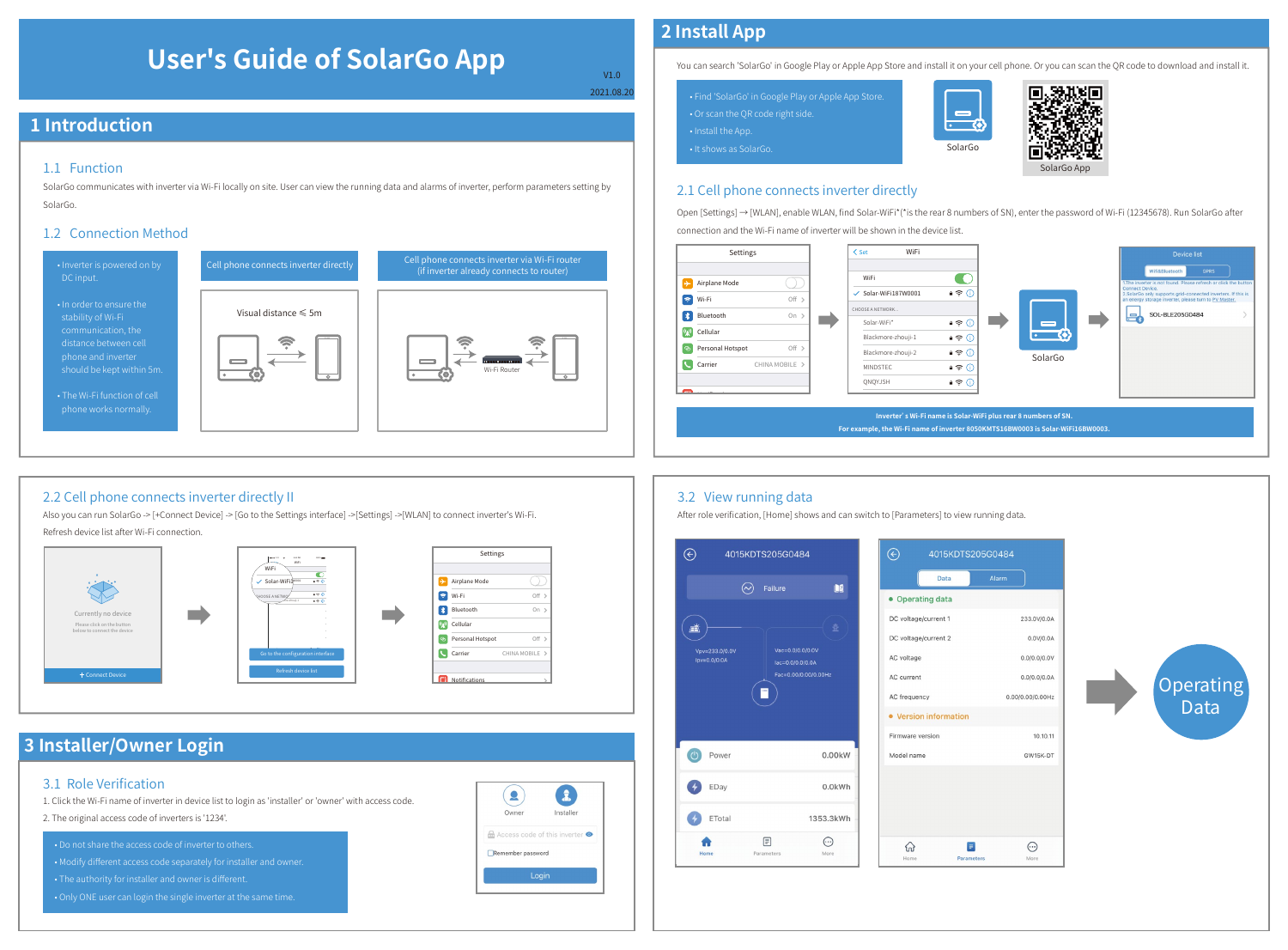#### 3.2 Alarms of inverter 3.3 Settings 3.3 Settings

After role verification, [Home] shows and can switch to [Parameters] to alarms of inverter. The state of inverter content of inverters of inverters of inverters of inverters of inverters of inverters of inverters of invert





#### 3.4 Upgrade firmware of inverter

This function can ONLY be operated by the authorized personnel when it is indeed necessary.



#### 3.5 Connect inverter to Wi-Fi network

After role verification, switch to [Settings] → [Communication parameters] → [Wi-Fi Network], Wi-Fi network settings interface shows. Choose network name and encryption mode, enter the password, click 'Set' to complete setting.

|                   | Wi-Fi network                                                                                           |
|-------------------|---------------------------------------------------------------------------------------------------------|
|                   | Ψ<br>Touch here to select the Wi-Fi network                                                             |
| Wi-Fi Network     | TP-LINK_jiankong                                                                                        |
| Encryption        | WPA2PSK/AES                                                                                             |
| Password          | Input Password                                                                                          |
| DHCP              |                                                                                                         |
| etc.              | If you want to set a specific IP to the inverter,<br>switch off DHCP and manually input the IP address, |
| <b>IP Address</b> | 192.168.9.129                                                                                           |
| Subnet Mask       | 255.255.255.0                                                                                           |
| Gateway Address   | 192, 168, 9, 14                                                                                         |
| <b>DNS Server</b> | 192.168.9.14                                                                                            |
|                   |                                                                                                         |
|                   |                                                                                                         |
|                   | Set                                                                                                     |

1. Choose Wi-Fi network nam 5. Click 'Set'

**Note: Please download the SEMS Portal App for more Wi-Fi configuration features.**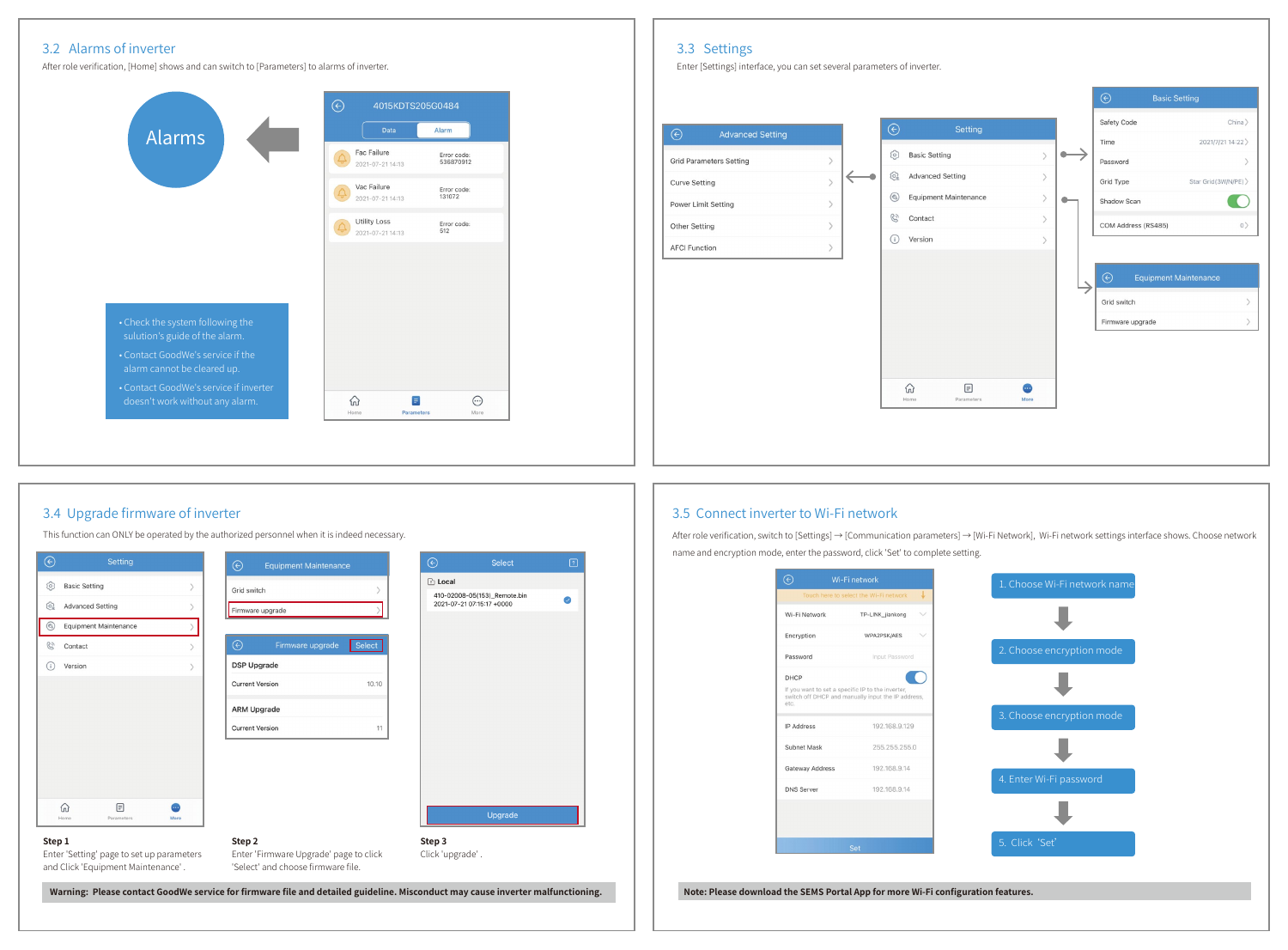## 3.6 Setting the Ramp-Up

Set the curve in compliance with the grid standards.

| <b>Grid Parameters Setting</b> |  |
|--------------------------------|--|
| <b>Curve Setting</b>           |  |
| Power Limit Setting            |  |
| Other Setting                  |  |
| <b>AFCI Function</b>           |  |



|                                              | Set the Safety Code in compliance with the grid standards. |                      |            | Nominal AC Voltage                                              | 230V      |
|----------------------------------------------|------------------------------------------------------------|----------------------|------------|-----------------------------------------------------------------|-----------|
|                                              |                                                            |                      |            | Max. AC Voltage                                                 | 270.0V    |
| $_{\textstyle\odot}$<br><b>Basic Setting</b> |                                                            |                      |            | Min. AC Voltage                                                 | 180.0V    |
|                                              |                                                            |                      |            | Max. Frequency                                                  | 47.50Hz   |
| Safety Code                                  | Austria                                                    |                      |            | Min. Frequency                                                  | 52.50Hz   |
| Time                                         | 2021/7/29 15:48>                                           |                      |            | Reconnection Time                                               | 30s       |
| Password                                     |                                                            |                      |            | Anti-Islanding                                                  | On        |
|                                              |                                                            | <b>Select Safety</b> |            | Islanding Trip Time                                             | 2s        |
| Grid Type                                    | Star Grid(3W/N/PE) >                                       | $_{\odot}$           |            | Soft ramp up power rate                                         | 0.0%      |
| Shadow Scan                                  |                                                            | Oceania              | $\wedge$   | Overvoltage Threshold 1                                         | 117.4%    |
| COM Address (RS485)                          | 0                                                          | AUSAPN               | Ω          | Overvoltage Threshold 2                                         | 0.0%      |
|                                              |                                                            | Australian           | O          | Overvoltage Trip Time 1                                         | <b>8s</b> |
|                                              |                                                            |                      |            | Overvoltage Trip Time 2                                         | Os        |
|                                              |                                                            | AustralianB          | $\bullet$  | Undervoltage Threshold<br>1                                     | 78.3%     |
|                                              |                                                            | AustralianC          | O          | Undervoltage Threshold<br>$\overline{2}$                        | 0.0%      |
| $\odot$                                      | Export                                                     | AustralianL          | $\bigcirc$ | Undervoltage Trip Time 1                                        | <b>8s</b> |
|                                              |                                                            | AUWAPN               | $\circ$    | Undervoltage Trip Time<br>$\overline{2}$                        | Os        |
| Safety Code                                  | Austria                                                    |                      |            | Overfrequency<br>Threshold 1                                    | 52.50Hz   |
| Corresponding parameters:                    |                                                            | Energex30K           | O          | Overfrequency<br>Threshold 2                                    | 0.00Hz    |
| Nominal AC Voltage                           | 230V                                                       | Ergon30k             | O          | Overfrequency Trip Time                                         | 5s        |
| Max. AC Voltage                              | 270.0V                                                     | GreenGrid            | O          | Overfrequency Trip Time 5BLEoverHzTwostageTim<br>$\overline{2}$ | $\alpha$  |
|                                              | 180.0V                                                     | NewZealand           | O          | Underfrequency<br>Threshold 1                                   | 47.50Hz   |
|                                              |                                                            |                      |            | Underfrequency<br>Threshold 2                                   | 0.00Hz    |
|                                              |                                                            |                      |            |                                                                 |           |
|                                              |                                                            |                      |            | Underfrequency Trip<br>Time 1                                   |           |
| Min. AC Voltage                              |                                                            |                      |            | Underfrequency Trip<br>Time 2                                   | 5s<br>0s  |

Selecting a Region B should then automatically load all region B setpoints for volt-watt, volt-var, underfrequency, overfrequency, etc.

| Region         | Default value                                 | U1                   | U <sub>2</sub> | U <sub>3</sub> | U4                   |
|----------------|-----------------------------------------------|----------------------|----------------|----------------|----------------------|
|                | Voltage                                       | 207V                 | 220V           | 240V           | 258V                 |
| Australia A    | Inverter reactive power level (Q) % of Srated | 44 % supplying       | 0%             | 0%             | 60 % absorbing       |
|                | Voltage                                       | 205V                 | 220V           | 235V           | 255V                 |
| Australia B    | Inverter reactive power level (Q) % of Srated | 30 % supplying       | 0%             | 0%             | 40 % absorbing       |
|                | Voltage                                       | 215V                 | 230V           | 240V           | 255V                 |
| Australia C    | Inverter reactive power level (O) % of Srated | 44 % supplying       | 0%             | 0%             | 60 % absorbing       |
| New            | Voltage                                       | 207 V                | 220 V          | 235 V          | 244V                 |
| <b>Zealand</b> | Inverter reactive power level (Q) % of Srated | 60 % supplying       | 0%             | 0%             | 60 % absorbing       |
| Allowed        | Voltage                                       | 180 to 230 V         | 180 to 230 V   | 230 to 265 V   | 230 to 265 V         |
| range          | Inverter reactive power level (O) % of Srated | 30 to 60 % supplying | 0%             | 0%             | 30 to 60 % absorbing |

 $0.0$  \*\*

66 66  $\checkmark$ 

1.00 1.00  $\checkmark$ 

 $\begin{array}{ccccccccc} 0 & & 0 & & \checkmark \end{array}$ 

 $\blacksquare$ 

Reconnect Ramp Up Rate 0.0 \*\* V

Other Setting

The parameter input range is [-1,-0.8]U[0.8,1]

The parameter input range is [-60,60]

Power Factor

Reactive Power

Soft Ramp Up

**ISO** 

Initial Ramp-Up Rate The parameter input range is [5,100] he parameter input range is [5,100

> For the Australian market, to comply with AS/NZS 4777.2:2020, please select from Australia Region A/B/C, please contact your local electricity grid operator on which .<br>Region to select.

**NOTE 1** Inverters may operate at a reactive power level with a range up to 100 % supplying or absorbing.

**NOTE 2** Australia C parameter set is intended for application in isolated or remote power systems.

| Region                | Default value                                                             | U3           | U <sub>4</sub> |
|-----------------------|---------------------------------------------------------------------------|--------------|----------------|
|                       | Voltage                                                                   | 253V         | 260V           |
| Australia A           | Inverter maximum active power<br>output level (P) % of S                  | 100%         | 20%            |
|                       | Voltage                                                                   | 250V         | 260V           |
| Australia B           | Inverter maximum active power<br>output level (P) % of S <sub>creen</sub> | 100%         | 20%            |
|                       | Voltage                                                                   | 253V         | 260V           |
| Australia C           | Inverter maximum active power<br>output level (P) % of S <sub>cand</sub>  | 100%         | 20%            |
|                       | Voltage                                                                   | 242 V        | 250 V          |
| New<br><b>Zealand</b> | Inverter maximum active power<br>output level (P) % of Scood              | 100%         | 20.96          |
|                       | Voltage                                                                   | 235 to 255 V | 240 to 265 V   |
| Allowed<br>range      | Inverter maximum active power<br>output level (P) % of Scood              | 100%         | 0 % to 20 %    |

For the Australian market, to comply with AS/NZS 4777.2:2020, please select from Australia Region A/B/C, please contact your local electricity grid operator on which Region to select.

**NOTE** Australia C parameter set is intended for application in isolated or remote power systems.





PU Curve

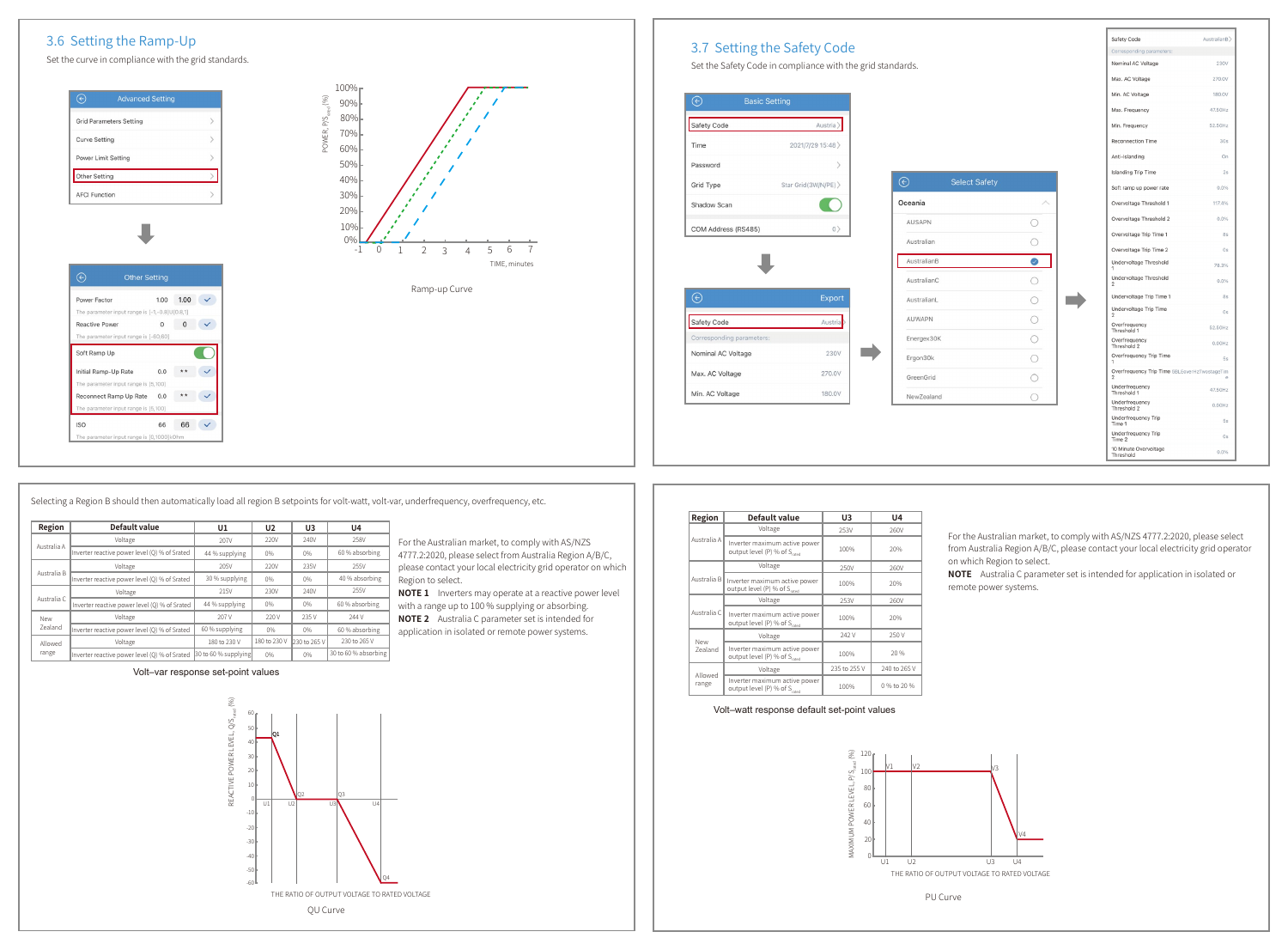| <b>Protective function</b> | Protective<br>function limit | Trip delay time | Maximum<br>disconnection time |
|----------------------------|------------------------------|-----------------|-------------------------------|
| Undervoltage $2(V < 1)$    | 70 V                         |                 | 2s                            |
| Undervoltage $1 (V < 1)$   | 180 V                        | 10 <sub>s</sub> | 11 <sub>s</sub>               |
| Overvoltage $1(V>$ )       | 265 V                        | ٦.              | 2s                            |
| Overvoltage $2(V \geq 0)$  | 275V                         | $\sim$          | 0.2s                          |

Passive anti-islanding voltage limit values

|                                   | Region                          | Australia A | Australia B | Australia C | <b>New Zealand</b> |
|-----------------------------------|---------------------------------|-------------|-------------|-------------|--------------------|
|                                   | Protective function limit value | 47 Hz       | 47 Hz       | 45 Hz       | 45 Hz              |
| Underfre-<br>quency $1(F \leq 1)$ | Trip delay time                 | 1s          | 1s          | 5 s         | 1s                 |
|                                   | Maximum disconnection time      | 2s          | 2s          | 6 s         | 2s                 |
|                                   | Protective function limit value | 52 Hz       | 52 Hz       | 55 Hz       | 55 Hz              |
| Over-frequen-<br>cy1(F>)          | Trip delay time                 |             |             |             |                    |
|                                   | Maximum disconnection time      | 0.2s        | 0.2s        | 0.2s        | 0.2s               |

#### Passive anti-islanding frequency limit values

#### 3.8 Setting Safety Parameters

Safety country/region can be set via SolarGo APP. Some parameters related to safety regulations will be set by default after setting the safety country/region. These parameters can also be changed after setting safety country/region. Parameters related to safety regulations: PU Characteristic Curve, QU Characteristic Curve, Voltage and Frequency Limits of the Inverter, and so on

## 3.8.1 Setting QU Characteristic Curve



# $0.0$  0.0  $\checkmark$  $0.0$  0.0  $\checkmark$  $0.0 0.0 \times$  $0.0 0.0$  $0.0$  0.0  $\checkmark$  $0.0$  0.0  $\checkmark$  $0.0 0.0 \times$

#### 3.8.3 Setting the Voltage and Frequency Limits of the Inverter

Set this parameter in compliance with the grid standards.

| Level 1 & 2 Protection                     |      |               |  |
|--------------------------------------------|------|---------------|--|
| Protection Level: Level 2                  |      |               |  |
| Overvoltage Threshold 2 135.0 135.0        |      |               |  |
| The parameter input range is [100, 130]%   |      |               |  |
| Overvoltage Trip Time 2 2.70 0.00          |      |               |  |
| The parameter input range is [0.02, 1000]s |      |               |  |
| Undervoltage Threshold 2 50.0 50.0         |      |               |  |
| The parameter input range is [20, 100]%    |      |               |  |
| Undervoltage Trip Time 2 0.00 0.00         |      |               |  |
| The parameter input range is [0.02, 1000]s |      |               |  |
| Overfrequency<br>Threshold 2               |      | $0.00 \ 0.00$ |  |
| The parameter input range is [50, 70]Hz    |      |               |  |
| Overfrequency Trip Time 2 0.00 0.00        |      |               |  |
| The parameter input range is [0.02, 1000]s |      |               |  |
| Underfrequency<br>Threshold 2              | 0.00 | 0.00          |  |
| The parameter input range is [45, 60]Hz    |      |               |  |
| Underfrequency Trip<br>Time 2              | 0.00 | 0.00          |  |
| The narameter input range is (0.02 1000]s  |      |               |  |

#### 3.8.2 Setting PU Characteristic Curve

| $\odot$<br><b>Advanced Setting</b>     |               | $\odot$                                                               |
|----------------------------------------|---------------|-----------------------------------------------------------------------|
| <b>Grid Parameters Setting</b>         | ↘             |                                                                       |
| <b>Curve Setting</b>                   |               | PU Curve                                                              |
| Power Limit Setting                    | $\mathcal{E}$ | U1<br>The parameter input rai                                         |
| Other Setting                          | $\mathcal{E}$ | V1 Active value                                                       |
| <b>AFCI Function</b>                   |               | The parameter input rai<br>112                                        |
|                                        |               | The parameter input rai                                               |
|                                        |               | V2 Active value                                                       |
|                                        |               | The parameter input rai                                               |
|                                        |               | U3                                                                    |
|                                        |               | The parameter input rai                                               |
|                                        |               |                                                                       |
| <b>Curve Setting</b>                   |               |                                                                       |
|                                        |               |                                                                       |
|                                        | $\mathcal{E}$ | U4                                                                    |
|                                        |               | V3 Active value<br>The parameter input rar<br>The parameter input rai |
| $\odot$<br><b>QU</b> Curve<br>PU Curve |               | V4 Active value                                                       |

| PU Curve                               |            |  |
|----------------------------------------|------------|--|
| U1                                     | 0.0<br>0.0 |  |
| The parameter input range is [0, 130]% |            |  |
| V1 Active value                        | 0.0<br>0.0 |  |
| The parameter input range is [0, 150]% |            |  |
| U <sub>2</sub>                         | 0.0<br>0.0 |  |
| The parameter input range is [0, 130]% |            |  |
| V2 Active value                        | 0.0<br>0.0 |  |
| The parameter input range is [0, 150]% |            |  |
| U3                                     | 0.0<br>0.0 |  |
| The parameter input range is [0, 130]% |            |  |
| V3 Active value                        | 0.0<br>0.0 |  |
| The parameter input range is [0, 150]% |            |  |
| U4                                     | 0.0<br>0.0 |  |
| The parameter input range is [0, 130]% |            |  |
| V4 Active value                        | 0.0<br>0.0 |  |
| The parameter input range is [0, 150]% |            |  |